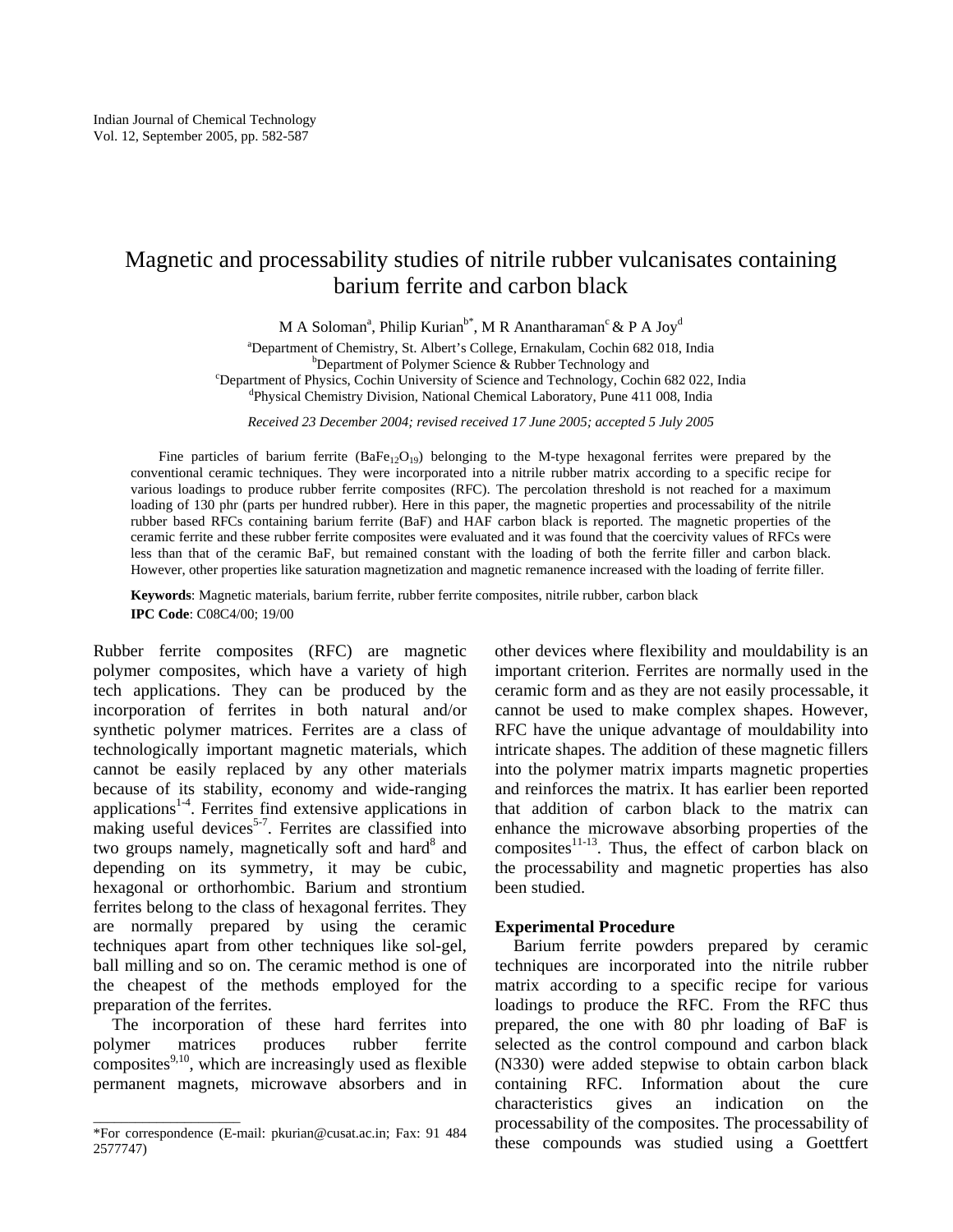Elastograph model 67.85. The magnetic properties were determined by using a vibrating sample magnetometer (VSM). The results of the investigation carried out on the ceramic barium ferrite and its incorporation in the nitrile rubber matrix (33 % acrylonitrile content) are presented here.

# **Preparation of barium ferrite**

Barium ferrite was synthesized in large quantities (100 gram batch size) by the conventional ceramic techniques<sup>14</sup>. For this pure  $\alpha$ -Fe<sub>2</sub>O<sub>3</sub>, prepared by the decomposition of freshly prepared ferrous oxalate dihydrate (FOD), is mixed with barium carbonate to produce a homogeneous mixture of fine particles. This homogenized mixture was pre-sintered at 500 °C for three hours.

$$
BaCO3 + 6 Fe2O3 \longrightarrow BaFe12O19 + CO2
$$

After three sets of homogenisations and presintering, these powders were then fired at 1000 °C for 24 h.

#### *X-ray powder diffraction*

X-ray powder diffraction technique was used to characterize the prepared barium ferrite powder, using X-ray diffractometer (Rigaku Dmax-C) with CuK<sub>α</sub> (λ  $=$  1.5405 Å). The average particle size was determined by using the Debye Scherrer equation<sup>15</sup>

 $t = \frac{0.9\lambda}{\beta \cos \theta}$  where *t* is the particle size (nm),  $\lambda$  is

the wavelength, β is the full width half maximum and θ is the Bragg angle. The lattice parameter (*a*), the interatomic spacing (*d*) and their relative intensities  $(I/I_0 \times 100)$  were also determined. The surface area  $A_s$ per gram  $(m^2/g)$  was evaluated using the equation  $A_s$  $=6000/D\rho$  where *D* is the diameter of the particle (nm) and  $\rho$  is the density (g/cc).

## **Incorporation of barium ferrite in nitrile rubber matrix**

BaF was incorporated in a nitrile rubber (Aparene-N 553 with 33 % acrylonitrile content) matrix according to the recipe as shown in Table 1. The RFC were prepared for various loadings of BaF, ranging from 40 to 120 parts per hundred grams of rubber (phr) in steps of 20. The mixing was first carried out in a Brabender Plasticorder (Torque Rheometer) model PL 3S at 70 °C for 10 min at a speed of 50 rpm. This was then homogenised by using a two roll mixing mill  $(15 \times 33 \text{ cm})$  as per ASTM D 3182-89.

| Table 1—Recipe used for compounding of nitrile rubber with |  |  |  |  |
|------------------------------------------------------------|--|--|--|--|
| barium ferrite                                             |  |  |  |  |

|                  | Weight $(g)$ |       |       |       |       |       |
|------------------|--------------|-------|-------|-------|-------|-------|
| Ingredients      | А            | в     | C     | D     | Е     | F     |
| Nitrile rubber   | 100.0        | 100.0 | 100.0 | 100.0 | 100.0 | 100.0 |
| Zinc oxide       | 5.0          | 5.0   | 5.0   | 5.0   | 5.0   | 5.0   |
| Stearic acid     | 1.5          | 1.5   | 1.5   | 1.5   | 1.5   | 1.5   |
| Sulphur          | 1.5          | 1.5   | 1.5   | 1.5   | 1.5   | 1.5   |
| <b>CBS</b>       | 1.5          | 1.5   | 1.5   | 1.5   | 1.5   | 1.5   |
| Antioxidant (SP) | 1.0          | 1.0   | 1.0   | 1.0   | 1.0   | 1.0   |
| BaF              | 0            | 40    | 60    | 80    | 100   | 120   |

Studies carried out earlier<sup>16</sup> on RFC based on natural rubber have shown that the percolation threshold was not reached even at a loading of 120 phr of magnetic fillers. Hence RFC containing 80 phr loading of BaF was taken as the control compound for further loadings of carbon black. RFCs containing carbon black were prepared for various loadings namely 10 to 50 phr, in steps of 10. The carbon black employed for the study was N330 (HAF).

# *Determination of cure characteristics of rubber ferrite composites*

Goettfert elastograph model 67.85 was used for the determination of cure characteristics of the RFC. The cure parameters of the composites, both with and without carbon black were determined at 150 °C.

#### **Preparation of test specimen**

The specimens with 2 mm thickness for studying the magnetic properties were prepared by compression moulding on an electrically heated hydraulic press having  $45 \times 45$  cm platens at a pressure of  $140 \text{ kg cm}^{-2}$  in a standard mould. The rubber compounds were vulcanised up to their respective cure time at  $150^{\circ}$ C. The samples for magnetic studies were then cut from the vulcanised sheet using standard dies.

#### *Evaluation of magnetic properties*

The room temperature magnetic measurements of these rubber ferrite composites were carried out using vibrating sample magnetometer (VSM), model: EG & G PARC 4500. Magnetic properties of the rubber ferrite composites for different loadings of the BaF filler with and without carbon black were carried out. The magnetic parameters like Saturation magnetization  $(M_s)$ , Magnetic remanence  $(M_r)$  and Coercivity  $(H_c)$  were evaluated from the hysteresis loops obtained at room temperature.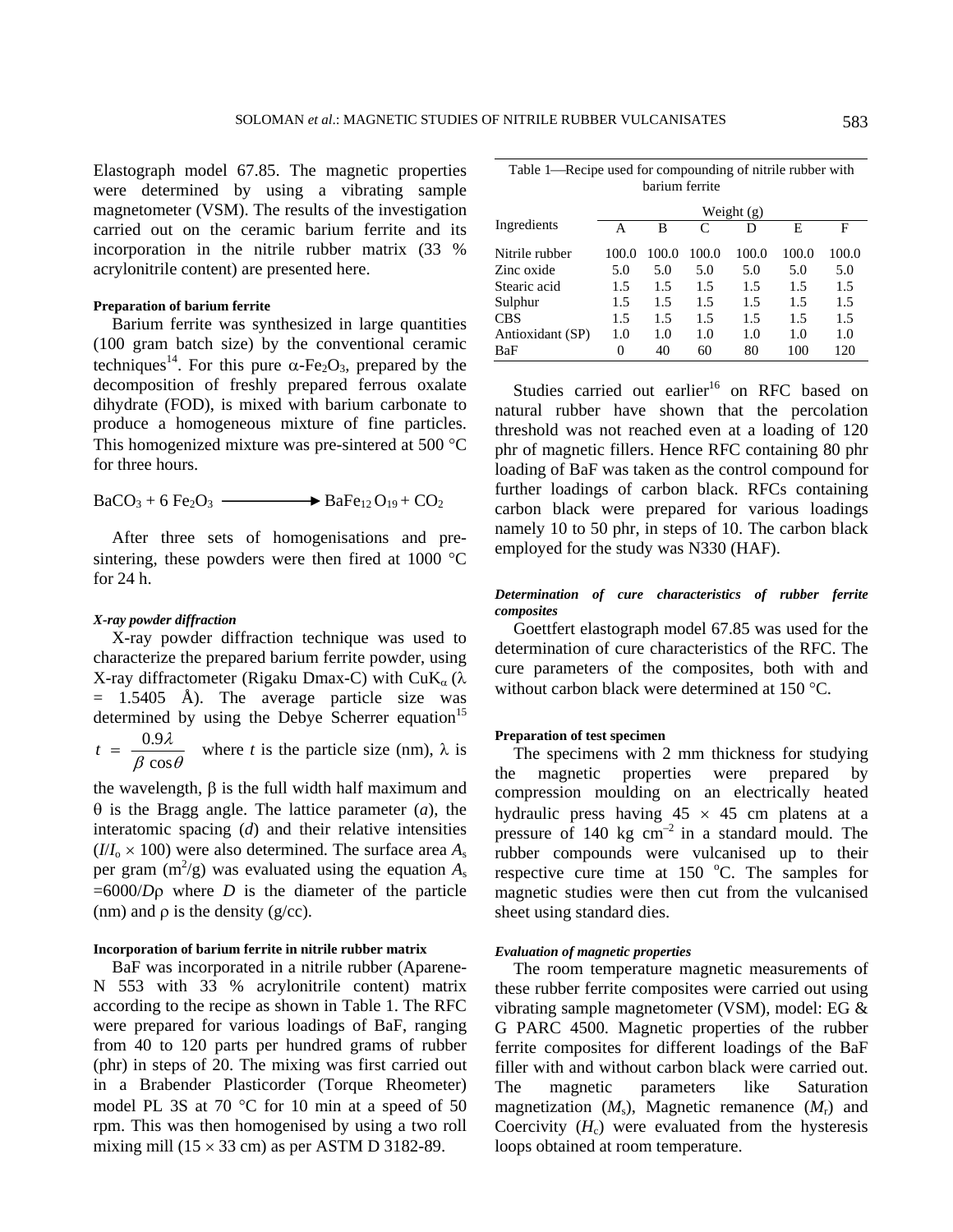# **Results and Discussion**

## **Structural studies**

Analysis of the X-ray diffractograms of the barium ferrite shows that they are monophasic and highly crystalline in nature without any detectable impurities. The data from the X-ray diffractograms is given in Table 2. The interatomic spacing (*d*) and their relative intensities  $(I/I_0 \times 100)$  matches well with that of the reported values in the literature<sup>17</sup>. The XRD spectrum of the ceramic barium ferrite prepared is shown in Fig. 1.

The particle size determination by the Debye Scherrer equation have shown that the average particle size of BaF has been found to be in the range 60-70 nm and had a surface area of 20-25  $\text{m}^2/\text{g}$ . However, it may be noted that the particle size determined by the Debye Scherrer equation represents only the average distribution of the particles.

#### **Processability studies**

The processability studies of the polymer are important since the final vulcanized product is to be moulded. The processability of the composites was determined by evaluating the cure characteristics such as minimum torque  $M_{\text{L}}$  maximum torque  $M_{\text{H}}$  scorch time  $t_{10}$ , and optimum cure time  $t_{90}$  using the Goettfert elastograph. Evaluation of the cure time is a prerequisite for moulding the compounds. The variations in cure time for different loadings were studied for RFCs containing BaF and carbon black in nitrile rubber matrix. Graphs showing the variation of scorch time and cure time with the loading of BaF and carbon black in NBR are shown in Figs 2 and 3 respectively. Both the Scorch time  $(t_{10})$  and optimum cure time  $(t_{90})$  of these composites, decreases with the addition of ferrite fillers. The addition of carbon black reduces both the scorch time and cure time. The

| Table 2—Wide angle X-ray diffraction data for barium ferrite |                    |  |  |
|--------------------------------------------------------------|--------------------|--|--|
| Inter atomic spacing                                         | Relative intensity |  |  |
| $d(\AA)$                                                     | $I/I_0 \times 100$ |  |  |
| 2.757                                                        | 100                |  |  |
| 2.605                                                        | 97                 |  |  |
| 2.920                                                        | 55                 |  |  |
| 1.619                                                        | 52                 |  |  |
| 1.468                                                        | 51                 |  |  |
| 2.406                                                        | 47                 |  |  |
| 2.223                                                        | 47                 |  |  |
| 1.659                                                        | 42                 |  |  |
| 1.625                                                        | 37                 |  |  |
| 1.468                                                        | 32                 |  |  |
| 2.460                                                        | 29                 |  |  |



Fig. 1—Wide angle X-ray diffraction spectrum of ceramic barium ferrite.





Loading of BaF (phr) in absence of carbon black

Fig. 2—Variation in scorch time with the loading of barium ferrite in absence of carbon black and carbon black in presence of 80 phr BaF in NBR.

Loading of carbon black (phr) in presence of 80 phr BaF



Fig. 3—Variation in cure time with the loading of barium ferrite in absence of carbon black and carbon black in presence of 80 phr BaF in NBR.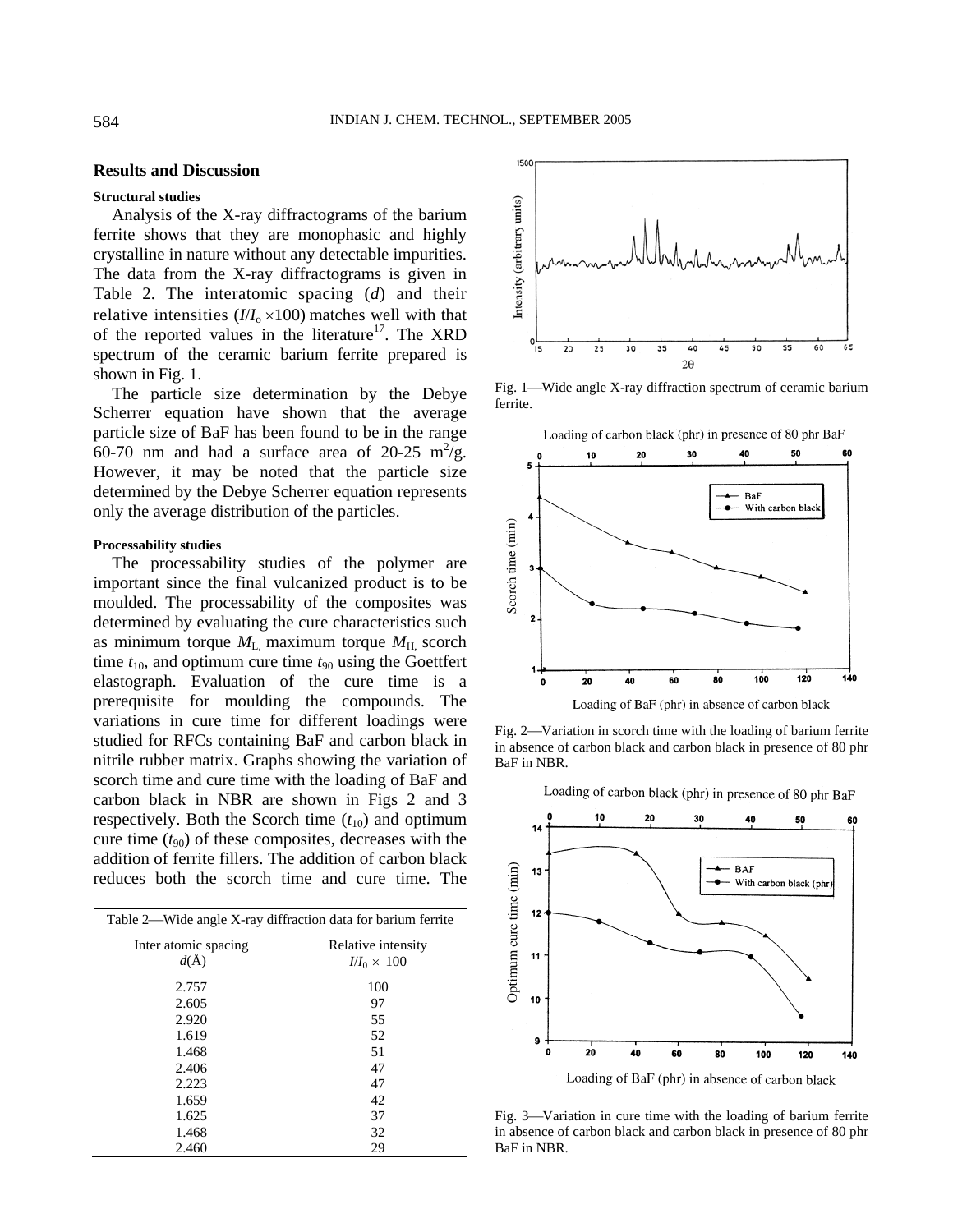scorch time decreases with the filler loading because the heat of mixing increases as the filler loading increases. This is because of the greater amount of shearing that occurs between filler and polymer matrix. The cure time also decreased with the addition of fillers. The addition of carbon black in the compound containing 80 phr BaF decreased the time of cure. Evaluation of the cure parameters indicated that RFCs containing BaF, with and without carbon black reduced both the scorch time and cure time. This showed that cure reaction is accelerated due to addition of these fillers and even though the scorch time decreased with the addition of these materials the composites were still processable.

The variation of minimum torque and maximum torque with the loading of barium ferrite and carbon black is shown in Figs 4 and 5 respectively. The minimum torque  $(M<sub>L</sub>)$  and maximum torque  $(M<sub>H</sub>)$  of these composites roughly increase with BaF loading and with carbon black. From the cure characteristics of the composites, it can be observed that the minimum torque, which is a measure of the viscosity of the compound prior to onset of curing increases with the loading of filler as expected. The maximum torque, which gives an idea about the shear modulus of the fully vulcanised rubber at the vulcanization temperature, also more or less increases with filler loading*.* 

# **Magnetic properties**

It is well known that the addition of ferrites, both soft and hard, into the rubber matrix imparts magnetic



Fig. 4—Variation in minimum torque with the loading of BaF in absence of carbon black and carbon black in presence of 80 phr BaF in NBR.

properties and modifies the mechanical and dielectric properties. This was evident from the earlier studies of RFCs containing soft ferrites, like mixed ferrites namely  $Ni_{1-x}Zn_xFe_2O_4$ ,  $Mn_{1-x}Zn_xFe_2O_4$  in butyl/natural rubber<sup>18-20</sup> and hard ferrite like barium ferrite in natural rubber<sup>11</sup>. Moreover, the addition of carbon black in the natural rubber matrix appreciably increases the mechanical and dielectric properties<sup>21</sup>, even though it slightly reduces its magnetic character. Tailoring the magnetic properties like saturation magnetization of the composites by varying the amount of magnetic filler is an added advantage of the RFC. The study of the rubber ferrite composites in a nitrile rubber matrix, which is polar and having the oil resistant property, thus, assumes importance. The magnetic parameters of BaF and the nitrile based RFCs obtained have shown that they are magnetic.



Fig. 5—Variation in maximum torque with the loading of BaF in absence of carbon black and carbon black in presence of 80 phr BaF in NBR.



Fig. 6-Representative hysteresis loop of NBR based RFC containing 40 phr of BaF without carbon black.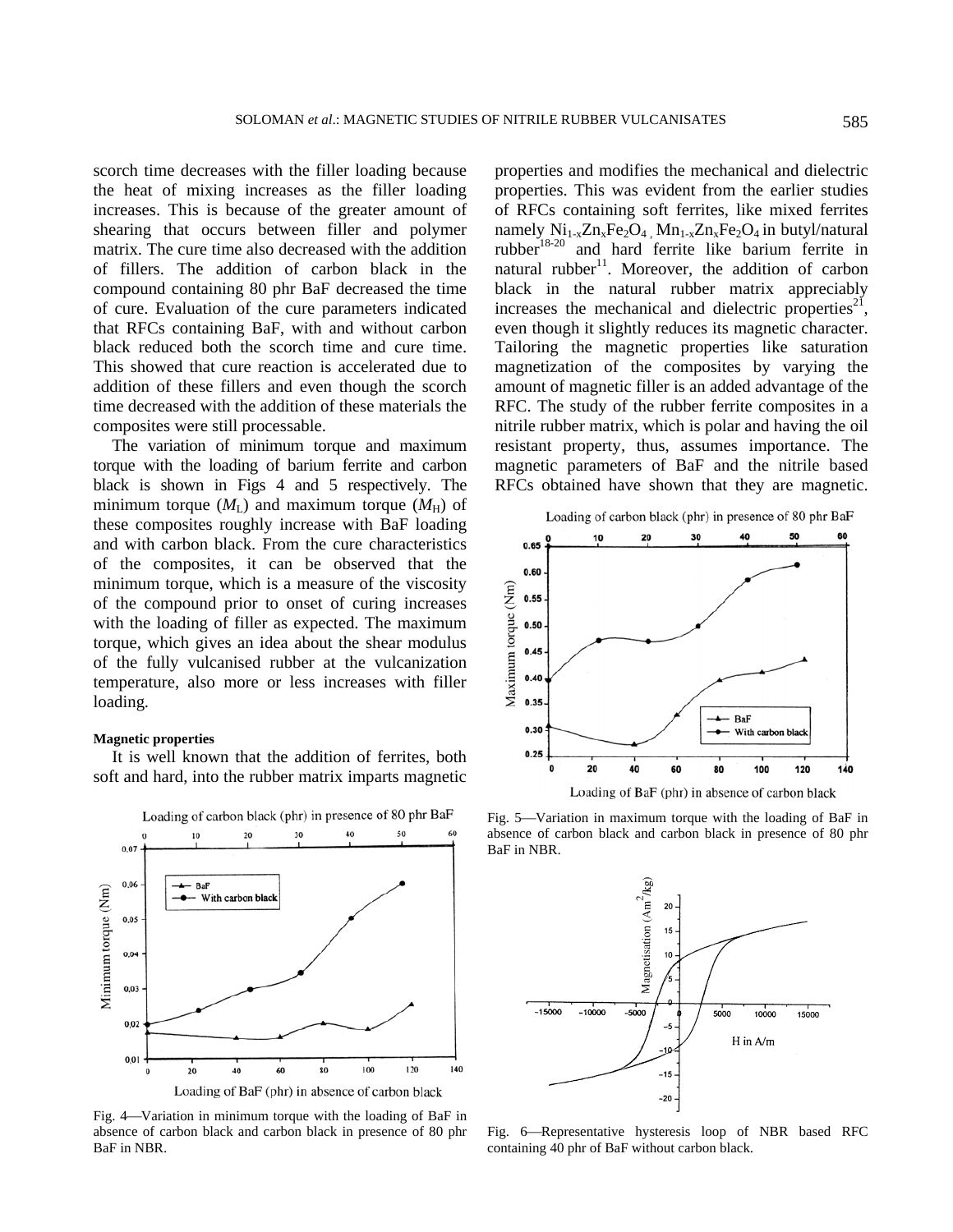| Table 3—The magnetization parameters of ceramic BaF and NBR based RFC containing various loading of BaF |                                  |                                                          |                                                          |                       |  |
|---------------------------------------------------------------------------------------------------------|----------------------------------|----------------------------------------------------------|----------------------------------------------------------|-----------------------|--|
| Loading of barium ferrite<br>$(\text{phr})$                                                             | Coercivity,<br>$H_{\rm z}$ (A/m) | Magnetic remanence,<br>$M_{\rm r}$ (Am <sup>2</sup> /kg) | Saturation magnetization,<br>$M_s$ (Am <sup>2</sup> /kg) | $M_{\rm r}/M_{\rm s}$ |  |
| 40                                                                                                      | 2533                             | 8.75                                                     | 16.89                                                    | 0.52                  |  |
| 60                                                                                                      | 2533                             | 11.45                                                    | 23.15                                                    | 0.50                  |  |
| 80                                                                                                      | 2533                             | 14.74                                                    | 28.22                                                    | 0.52                  |  |
| 100                                                                                                     | 2533                             | 15.55                                                    | 30.31                                                    | 0.51                  |  |
| 120                                                                                                     | 2533                             | 16.56                                                    | 33.08                                                    | 0.50                  |  |
| Ceramic BaF                                                                                             | 3059                             | 32.17                                                    | 58.04                                                    | 0.55                  |  |

Hysteresis loop of the NBR based rubber ferrite composites containing 40 phr of BaF in the absence of carbon black is shown in Fig. 6. The values obtained from the VSM measurements are shown in Table 3 and it indicated that the magnetic properties of the RFCs, namely the saturation magnetization  $(M<sub>s</sub>)$  and the magnetic remanence  $(M_r)$  increased steadily with the loading of BaF filler. The variation of  $M_r$  for different loadings of BaF is shown in Fig. 7. The coercivity values of RFCs were less than that of the ceramic BaF, but did not vary with the different loading of BaF. The variations in coercivity of ceramic and composites, which occur, may be attributed to the small particle size that can occur during mixing<sup>22</sup>. Thus, it can be concluded that the addition of ferrite loading has no effect on coercivity.

## **Effect of carbon black on the magnetic properties of RFCs containing barium ferrite**

The RFCs containing 80 phr of BaF and various loading of carbon black in NBR was prepared and the magnetic properties were studied. The Table 4 shows the hysteresis loop parameters of these RFCs, which indicated that, the saturation magnetization and the magnetic remanence values decreased with the loading of carbon black. Fig. 8 depicts the variation in saturation magnetization with loading of carbon black in NBR based RFCs containing 80 phr BaF, whereas the Fig. 9 shows the variation in magnetic remanence with loading of carbon black. However, the coercivity values remained the same for these composite as well. Even though the RFCs containing carbon black shows lower magnetization values, they are useful in making devices, which requires good mechanical and dielectric properties. Fig. 10 depicts the hysteresis loop for NBR based RFC containing 80 phr BaF and 50 phr of carbon black. Thus by the proper loading of the barium ferrite and carbon black into the rubber matrix, the RFCs with required magnetic properties for specific applications can be tailored.

Table 4—The magnetization parameters of NBR based RFC containing 80 phr of BaF and various loading of carbon black

| Loading of Coercivity,<br>carbon<br>black (phr) | $H_{\rm z}$ (A/m) | Magnetic<br>$M_r$ (Am <sup>2</sup> /kg) | Saturation<br>remanence, magnetization, $M_s$<br>$(Am^2/kg)$ | $M_{\rm r}/M_{\rm s}$ |
|-------------------------------------------------|-------------------|-----------------------------------------|--------------------------------------------------------------|-----------------------|
| 0                                               | 2533              | 14.74                                   | 28.22                                                        | 0.52                  |
| 10                                              | 2533              | 13.85                                   | 26.12                                                        | 0.53                  |
| 20                                              | 2533              | 12.08                                   | 24.19                                                        | 0.50                  |
| 30                                              | 2533              | 11.66                                   | 23.15                                                        | 0.50                  |
| 40                                              | 2533              | 11.45                                   | 22.39                                                        | 0.51                  |
| 50                                              | 2533              | 11.23                                   | 22.16                                                        | 0.51                  |



Fig. 7—Variation in magnetic remanence with loading of carbon black in NBR based RFCs containing 80 phr BaF.